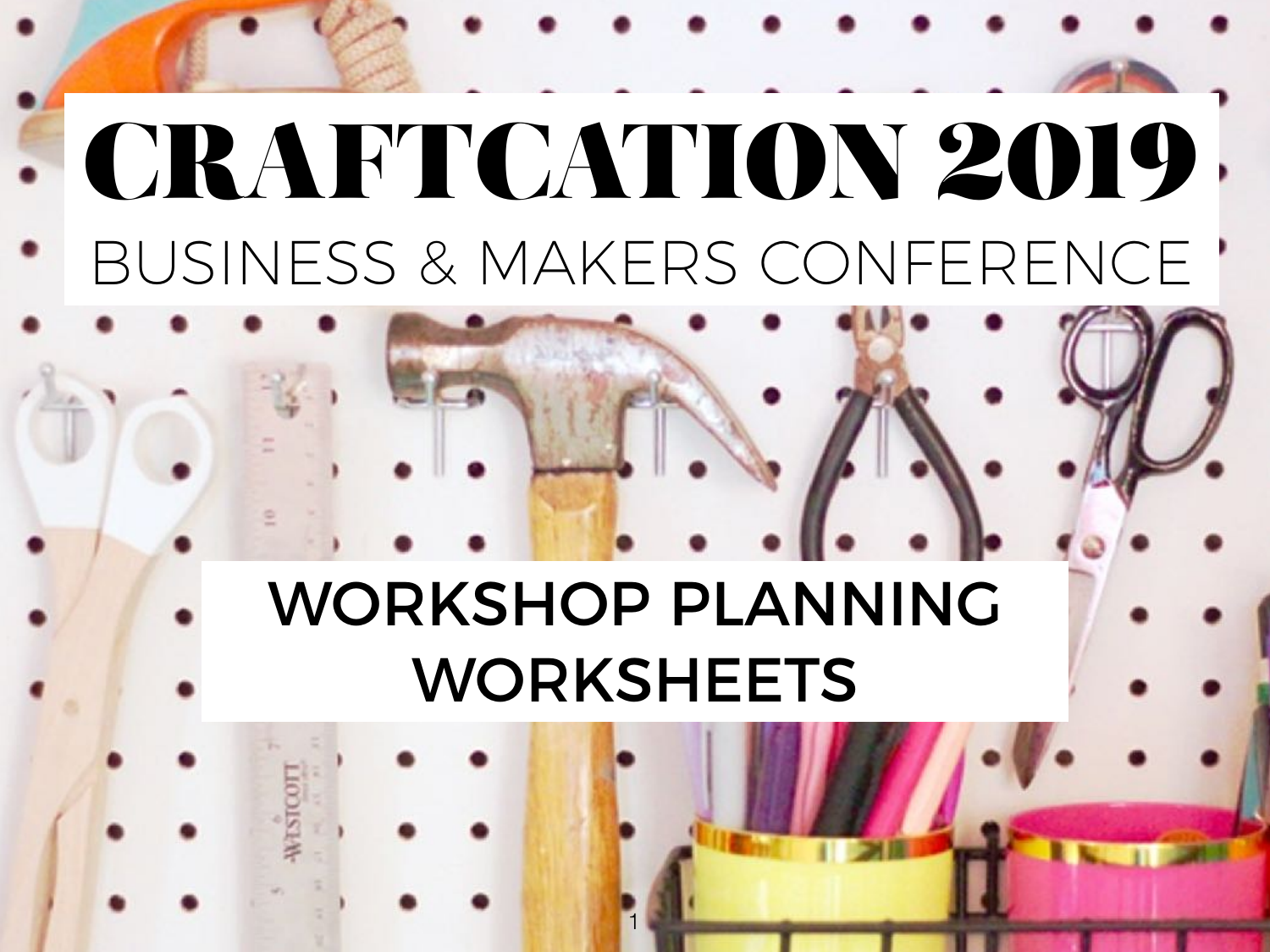Workshop Planning Worksheet - Wednesday

| <b>WEDNESDAY</b> | 1ST<br><b>CHOICE</b> | 2ND<br><b>CHOICE</b> | 3RD<br><b>CHOICE</b> | 4TH<br><b>CHOICE</b> | 5TH<br><b>CHOICE</b> | 6TH<br><b>CHOICE</b> | 7TH<br><b>CHOICE</b> | 8TH<br><b>CHOICE</b> | <b>SURE BET</b><br>(WALK-IN<br><b>CLASS OR</b><br>FREE TIME) |
|------------------|----------------------|----------------------|----------------------|----------------------|----------------------|----------------------|----------------------|----------------------|--------------------------------------------------------------|
| $2:00-3:30$      |                      |                      |                      |                      |                      |                      |                      |                      |                                                              |
| $4:00 - 5:30$    |                      |                      |                      |                      |                      |                      |                      |                      |                                                              |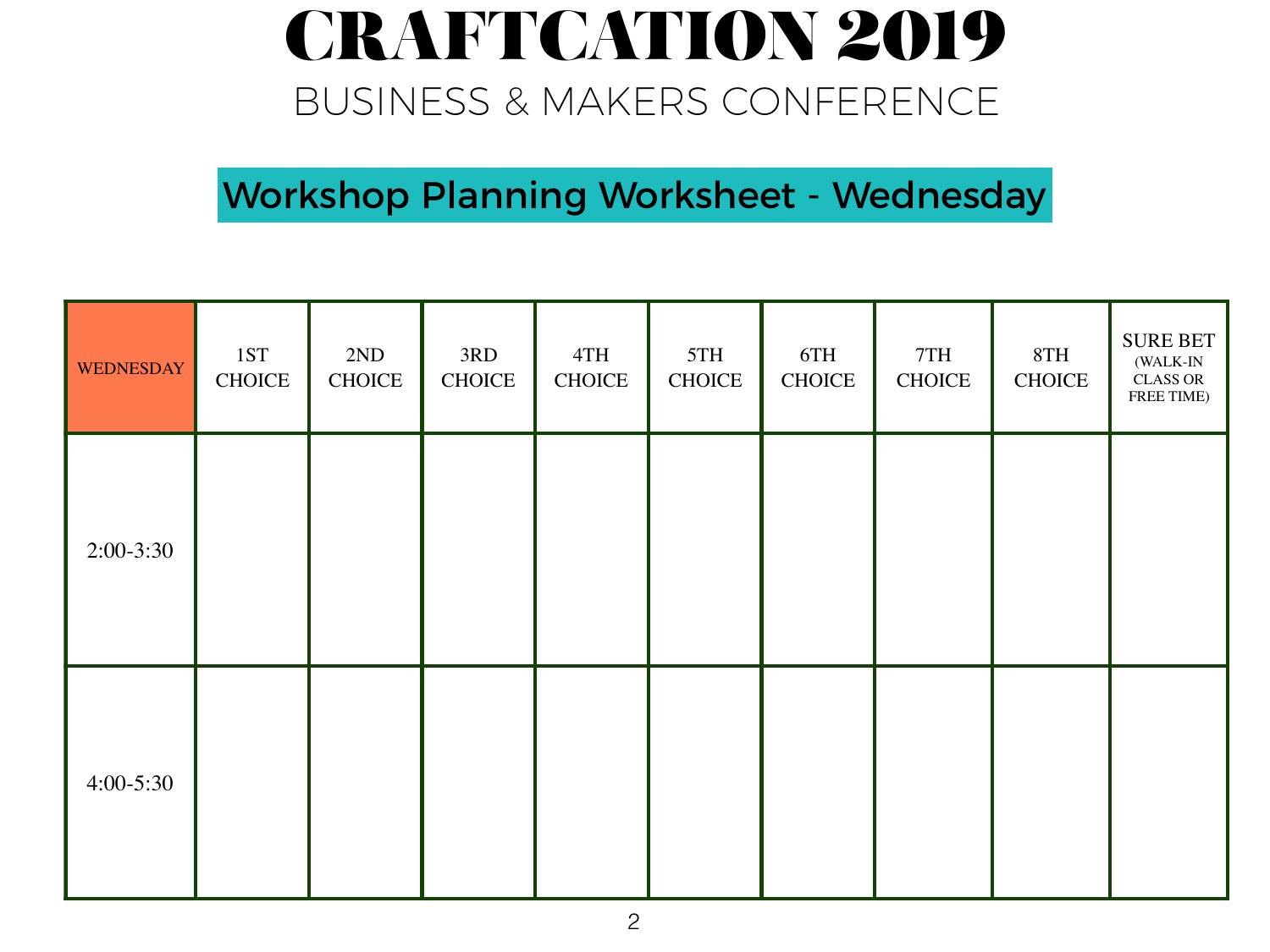#### Workshop Planning Worksheet - Thursday

| <b>THURSDAY</b> | 1ST<br><b>CHOICE</b> | 2ND<br><b>CHOICE</b> | 3RD<br><b>CHOICE</b> | 4TH<br><b>CHOICE</b> | 5TH<br><b>CHOICE</b> | 6TH<br><b>CHOICE</b> | 7TH<br><b>CHOICE</b> | 8TH<br><b>CHOICE</b> | <b>SURE BET</b><br>(WALK-IN<br><b>CLASS OR</b><br>FREE TIME) |
|-----------------|----------------------|----------------------|----------------------|----------------------|----------------------|----------------------|----------------------|----------------------|--------------------------------------------------------------|
| 10:00-11:30     |                      |                      |                      |                      |                      |                      |                      |                      |                                                              |
| $12:00-1:30$    |                      |                      |                      |                      |                      |                      |                      |                      |                                                              |
| $2:00-3:30$     |                      |                      |                      |                      |                      |                      |                      |                      |                                                              |
| $4:00-5:30$     |                      |                      |                      |                      |                      |                      |                      |                      |                                                              |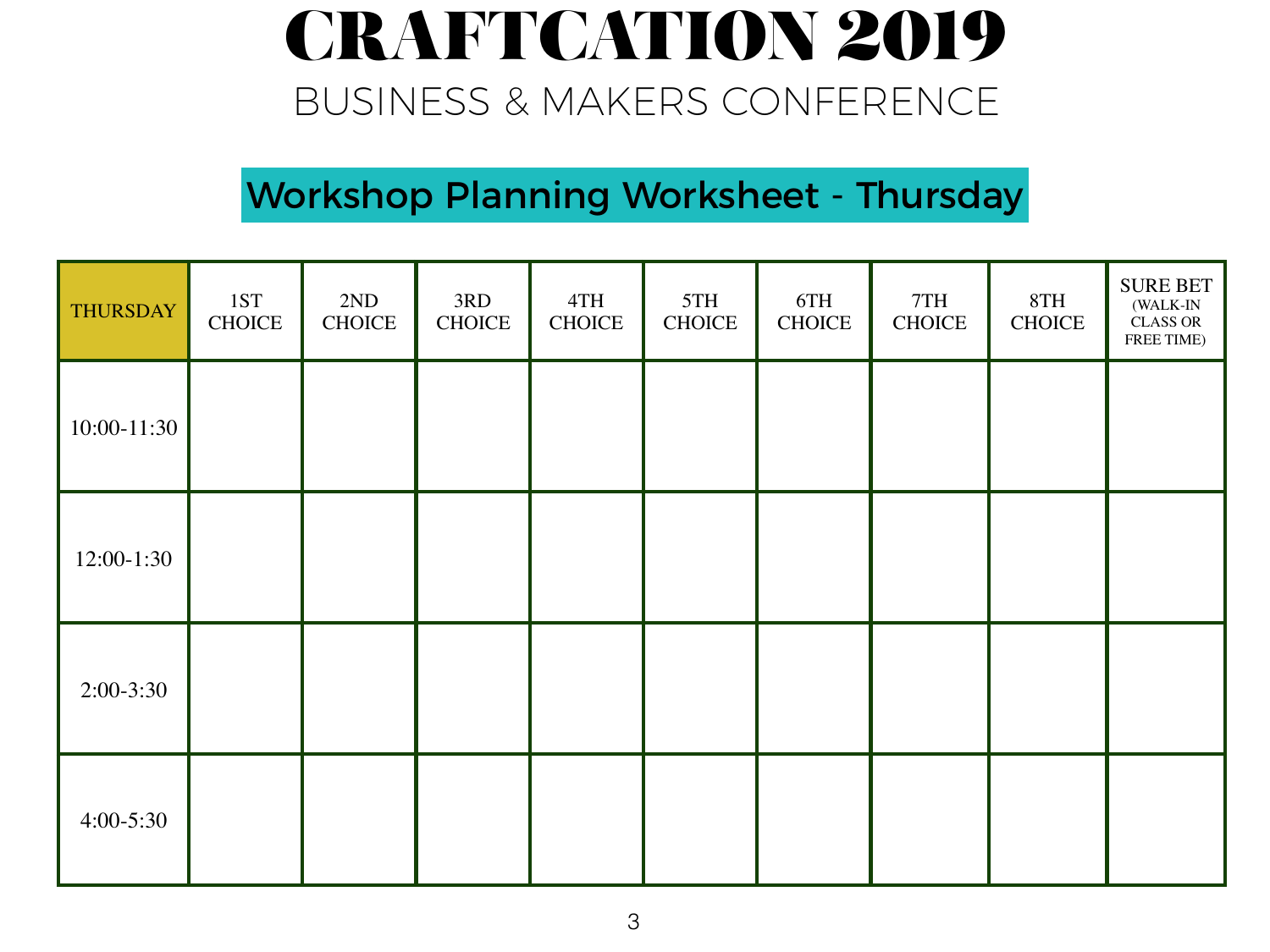#### Workshop Planning Worksheet - Friday

| FRIDAY        | 1ST<br><b>CHOICE</b> | 2ND<br><b>CHOICE</b> | 3RD<br><b>CHOICE</b> | 4TH<br><b>CHOICE</b> | 5TH<br><b>CHOICE</b> | 6TH<br><b>CHOICE</b> | 7TH<br><b>CHOICE</b> | 8TH<br><b>CHOICE</b> | <b>SURE BET</b><br>(WALK-IN<br><b>CLASS OR</b><br>FREE TIME) |
|---------------|----------------------|----------------------|----------------------|----------------------|----------------------|----------------------|----------------------|----------------------|--------------------------------------------------------------|
| $9:00-10:30$  |                      |                      |                      |                      |                      |                      |                      |                      |                                                              |
| 11:00-12:30   |                      |                      |                      |                      |                      |                      |                      |                      |                                                              |
| $2:00-3:30$   |                      |                      |                      |                      |                      |                      |                      |                      |                                                              |
| $4:00 - 5:30$ |                      |                      |                      |                      |                      |                      |                      |                      |                                                              |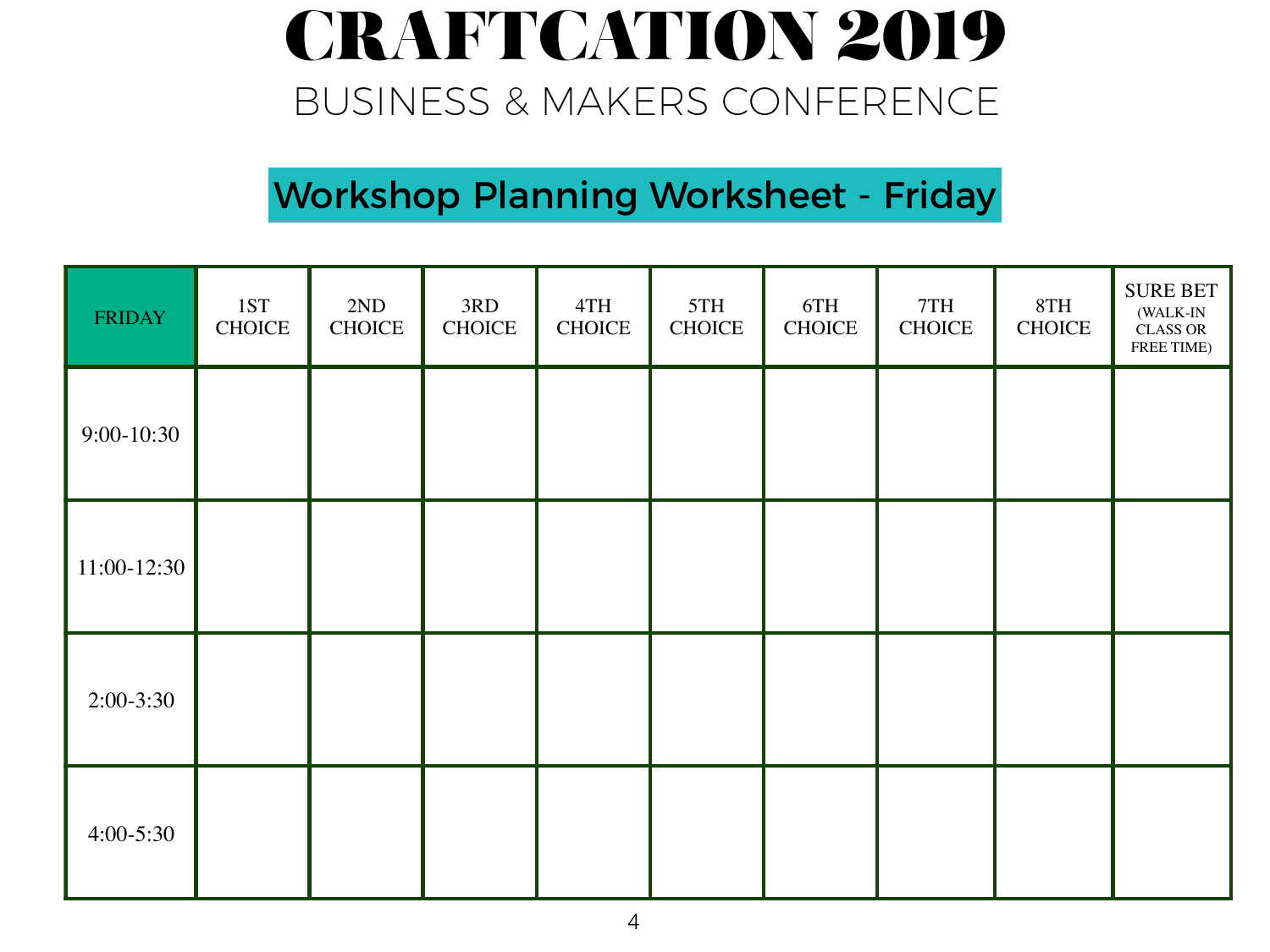#### Workshop Planning Worksheet - Saturday

| <b>SATURDAY</b> | 1ST<br><b>CHOICE</b> | 2ND<br><b>CHOICE</b> | 3RD<br><b>CHOICE</b> | 4TH<br><b>CHOICE</b> | 5TH<br><b>CHOICE</b> | 6TH<br><b>CHOICE</b> | 7TH<br><b>CHOICE</b> | 8TH<br><b>CHOICE</b> | <b>SURE BET</b><br>(WALK-IN<br><b>CLASS OR</b><br>FREE TIME) |
|-----------------|----------------------|----------------------|----------------------|----------------------|----------------------|----------------------|----------------------|----------------------|--------------------------------------------------------------|
| $9:00-10:30$    |                      |                      |                      |                      |                      |                      |                      |                      |                                                              |
| $11:00-12:30$   |                      |                      |                      |                      |                      |                      |                      |                      |                                                              |
| $2:00-3:30$     |                      |                      |                      |                      |                      |                      |                      |                      |                                                              |
| $4:00-5:30$     |                      |                      |                      |                      |                      |                      |                      |                      |                                                              |